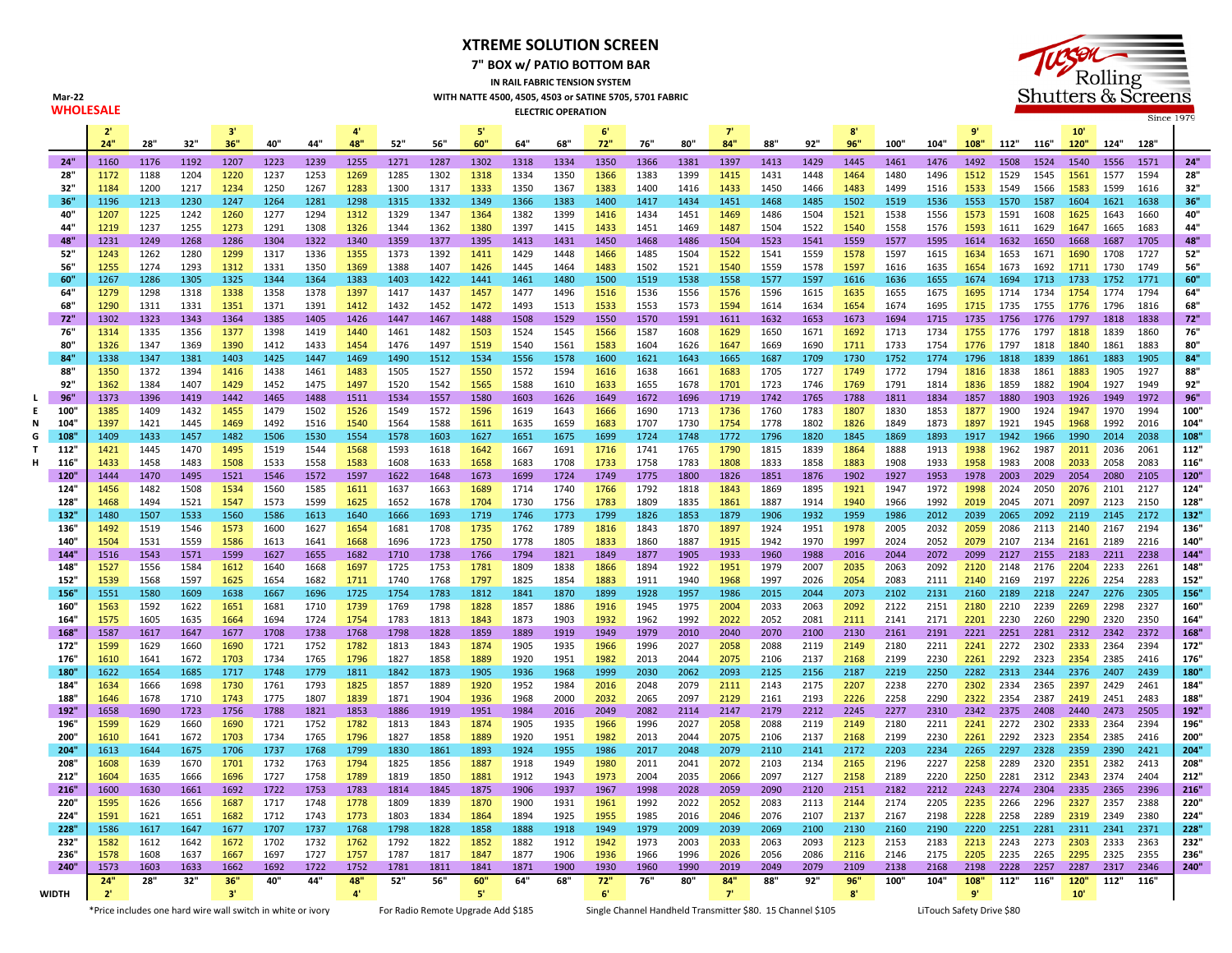## **XTREME SOLUTION SCREEN**

**7" BOX w/ PATIO BOTTOM BAR**

**IN RAIL FABRIC TENSION SYSTEM WITH NATTE 4500, 4505, 4503 or SATINE 5705, 5701 FABRIC ELECTRIC OPERATION** 



|              | 11'<br>132"  | 136"         | 140"         | 12'<br>144"  | 148"         | 152"         | 13'<br>156   | 160"         | 164"         | 14'<br>168"  | 172"         | 176"         | 15'<br>180"  | 184"         | 188"         | 16'<br>192"  | 196"         | 200"         | 17'<br>204"  | 208"         | 212"         | 18'<br>216"  | 220"         | 224"         | 19'<br>228"  | 232"         | 236'         |              |
|--------------|--------------|--------------|--------------|--------------|--------------|--------------|--------------|--------------|--------------|--------------|--------------|--------------|--------------|--------------|--------------|--------------|--------------|--------------|--------------|--------------|--------------|--------------|--------------|--------------|--------------|--------------|--------------|--------------|
| 24"          | 1587         | 1603         | 1619         | 1635         | 1650         | 1666         | 1682         | 1698         | 1714         | 1730         | 1745         | 1761         | 1777         | 1793         | 1809         | 1824         | 1847         | 1863         | 1879         | 1894         | 1910         | 1928         | 1945         | 1962         | 1978         | 1995         | 2012         | 24"          |
| 28"          | 1610         | 1626         | 1642         | 1658         | 1675         | 1691         | 1707         | 1723         | 1740         | 1756         | 1772         | 1788         | 1804         | 1821         | 1837         | 1853         | 1876         | 1892         | 1908         | 1925         | 1941         | 1959         | 1976         | 1994         | 2011         | 2028         | 2045         | 28"          |
| 32"          | 1632         | 1649         | 1666         | 1682         | 1699         | 1716         | 1732         | 1749         | 1765         | 1782         | 1799         | 1815         | 1832         | 1848         | 1865         | 1882         | 1905         | 1922         | 1938         | 1955         | 1971         | 1990         | 2008         | 2025         | 2043         | 2060         | 2078         | 32"          |
| 36"          | 1655         | 1672         | 1689         | 1706         | 1723         | 1740         | 1757         | 1774         | 1791         | 1808         | 1825         | 1842         | 1859         | 1876         | 1893         | 1910         | 1934         | 1951         | 1968         | 1985         | 2002         | 2021         | 2039         | 2057         | 2075         | 2093         | 2111         | 36"          |
| 40"<br>44"   | 1678<br>1700 | 1695<br>1718 | 1713<br>1736 | 1730<br>1754 | 1747<br>1772 | 1765<br>1789 | 1782<br>1807 | 1800<br>1825 | 1817<br>1843 | 1834<br>1861 | 1852<br>1879 | 1869<br>1896 | 1887<br>1914 | 1904<br>1932 | 1922<br>1950 | 1939<br>1968 | 1963<br>1992 | 1980<br>2010 | 1998<br>2028 | 2015<br>2045 | 2033<br>2063 | 2052<br>2083 | 2071<br>2102 | 2089<br>2121 | 2107<br>2140 | 2126<br>2158 | 2144<br>2177 | 40"<br>44"   |
| 48"          | 1723         | 1741         | 1759         | 1778         | 1796         | 1814         | 1832         | 1851         | 1869         | 1887         | 1905         | 1923         | 1942         | 1960         | 1978         | 1996         | 2021         | 2039         | 2057         | 2076         | 2094         | 2114         | 2134         | 2153         | 2172         | 2191         | 2210         | 48"          |
| 52"          | 1746         | 1764         | 1783         | 1801         | 1820         | 1839         | 1857         | 1876         | 1895         | 1913         | 1932         | 1950         | 1969         | 1988         | 2006         | 2025         | 2050         | 2069         | 2087         | 2106         | 2125         | 2145         | 2165         | 2184         | 2204         | 2224         | 2243         | 52"          |
| 56"          | 1768         | 1787         | 1806         | 1825         | 1844         | 1863         | 1882         | 1901         | 1920         | 1939         | 1958         | 1977         | 1996         | 2015         | 2034         | 2054         | 2079         | 2098         | 2117         | 2136         | 2155         | 2176         | 2196         | 2216         | 2236         | 2256         | 2276         | 56"          |
| 60"          | 1791         | 1810         | 1830         | 1849         | 1869         | 1888         | 1907         | 1927         | 1946         | 1966         | 1985         | 2004         | 2024         | 2043         | 2063         | 2082         | 2108         | 2128         | 2147         | 2166         | 2186         | 2207         | 2228         | 2248         | 2268         | 2289         | 2309         | 60"          |
| 64"          | 1814         | 1833         | 1853         | 1873         | 1893         | 1913         | 1932         | 1952         | 1972         | 1992         | 2012         | 2031         | 2051         | 2071         | 2091         | 2111         | 2137         | 2157         | 2177         | 2197         | 2216         | 2238         | 2259         | 2280         | 2301         | 2321         | 2342         | 64"          |
| 68"<br>72"   | 1836<br>1859 | 1856<br>1879 | 1877<br>1900 | 1897<br>1921 | 1917<br>1941 | 1937<br>1962 | 1957<br>1982 | 1978<br>2003 | 1998<br>2024 | 2018<br>2044 | 2038<br>2065 | 2059<br>2086 | 2079<br>2106 | 2099<br>2127 | 2119<br>2147 | 2139<br>2168 | 2166<br>2195 | 2186<br>2216 | 2207<br>2236 | 2227<br>2257 | 2247<br>2278 | 2269<br>2300 | 2291<br>2322 | 2312<br>2344 | 2333<br>2365 | 2354<br>2387 | 2375<br>2408 | 68"<br>72"   |
| 76"          | 1881         | 1902         | 1923         | 1944         | 1965         | 1987         | 2008         | 2029         | 2050         | 2071         | 2092         | 2113         | 2134         | 2155         | 2176         | 2197         | 2224         | 2245         | 2266         | 2287         | 2308         | 2332         | 2353         | 2375         | 2397         | 2419         | 2441         | 76"          |
| 80"          | 1904         | 1925         | 1947         | 1968         | 1990         | 2011         | 2033         | 2054         | 2075         | 2097         | 2118         | 2140         | 2161         | 2182         | 2204         | 2225         | 2253         | 2275         | 2296         | 2318         | 2339         | 2363         | 2385         | 2407         | 2430         | 2452         | 2474         | 80"          |
| 84"          | 1927         | 1949         | 1970         | 1992         | 2014         | 2036         | 2058         | 2079         | 2101         | 2123         | 2145         | 2167         | 2188         | 2210         | 2232         | 2254         | 2282         | 2304         | 2326         | 2348         | 2370         | 2394         | 2416         | 2439         | 2462         | 2485         | 2507         | 84"          |
| 88"          | 1949         | 1972         | 1994         | 2016         | 2038         | 2060         | 2083         | 2105         | 2127         | 2149         | 2171         | 2194         | 2216         | 2238         | 2260         | 2283         | 2311         | 2334         | 2356         | 2378         | 2400         | 2425         | 2448         | 2471         | 2494         | 2517         | 2540         | 88"          |
| 92"          | 1972         | 1995         | 2017         | 2040         | 2062         | 2085         | 2108         | 2130         | 2153         | 2175         | 2198         | 2221         | 2243         | 2266         | 2289         | 2311         | 2340         | 2363         | 2386         | 2408         | 2431         | 2456         | 2479         | 2503         | 2526         | 2550         | 2573         | 92"          |
| 96"          | 1995         | 2018         | 2041         | 2064         | 2087         | 2110         | 2133         | 2156         | 2179         | 2202         | 2225         | 2248         | 2271         | 2294         | 2317         | 2340         | 2369         | 2392         | 2415         | 2438         | 2461         | 2487         | 2511         | 2535         | 2558         | 2582         | 2606         | 96"          |
| 100'<br>104' | 2017<br>2040 | 2041<br>2064 | 2064<br>2088 | 2087<br>2111 | 2111<br>2135 | 2134<br>2159 | 2158<br>2183 | 2181<br>2207 | 2205<br>2230 | 2228<br>2254 | 2251<br>2278 | 2275<br>2302 | 2298<br>2326 | 2322<br>2349 | 2345<br>2373 | 2368<br>2397 | 2398<br>2427 | 2422<br>2451 | 2445<br>2475 | 2469<br>2499 | 2492<br>2523 | 2518<br>2549 | 2542<br>2573 | 2566<br>2598 | 2591<br>2623 | 2615<br>2648 | 2639<br>2672 | 100'<br>104" |
| 108'         | 2063         | 2087         | 2111         | 2135         | 2159         | 2184         | 2208         | 2232         | 2256         | 2280         | 2305         | 2329         | 2353         | 2377         | 2401         | 2426         | 2456         | 2481         | 2505         | 2529         | 2553         | 2580         | 2605         | 2630         | 2655         | 2680         | 2705         | 108"         |
| 112'         | 2085         | 2110         | 2134         | 2159         | 2184         | 2208         | 2233         | 2257         | 2282         | 2307         | 2331         | 2356         | 2380         | 2405         | 2430         | 2454         | 2485         | 2510         | 2535         | 2559         | 2584         | 2611         | 2636         | 2662         | 2687         | 2713         | 2738         | 112"         |
| 116          | 2108         | 2133         | 2158         | 2183         | 2208         | 2233         | 2258         | 2283         | 2308         | 2333         | 2358         | 2383         | 2408         | 2433         | 2458         | 2483         | 2515         | 2540         | 2565         | 2590         | 2615         | 2642         | 2668         | 2694         | 2720         | 2746         | 2771         | 116'         |
| 120"         | 2130         | 2156         | 2181         | 2207         | 2232         | 2257         | 2283         | 2308         | 2334         | 2359         | 2385         | 2410         | 2435         | 2461         | 2486         | 2512         | 2544         | 2569         | 2594         | 2620         | 2645         | 2673         | 2699         | 2725         | 2752         | 2778         | 2805         | 120"         |
| 124'         | 2153         | 2179         | 2205         | 2231         | 2256         | 2282         | 2308         | 2334         | 2360         | 2385         | 2411         | 2437         | 2463         | 2489         | 2514         | 2540         | 2573         | 2598         | 2624         | 2650         | 2676         | 2704         | 2731         | 2757         | 2784         | 2811         | 2838         | 124"         |
| 128'<br>132' | 2176<br>2198 | 2202<br>2225 | 2228<br>2252 | 2254<br>2278 | 2281<br>2305 | 2307<br>2331 | 2333<br>2358 | 2359<br>2385 | 2385<br>2411 | 2412<br>2438 | 2438<br>2464 | 2464<br>2491 | 2490<br>2518 | 2516<br>2544 | 2543<br>2571 | 2569<br>2597 | 2602<br>2631 | 2628<br>2657 | 2654<br>2684 | 2680<br>2710 | 2706<br>2737 | 2735<br>2766 | 2762<br>2793 | 2789<br>2821 | 2816<br>2848 | 2843<br>2876 | 2871<br>2904 | 128'<br>132" |
| 136'         | 2221         | 2248         | 2275         | 2302         | 2329         | 2356         | 2383         | 2410         | 2437         | 2464         | 2491         | 2518         | 2545         | 2572         | 2599         | 2626         | 2660         | 2687         | 2714         | 2741         | 2768         | 2797         | 2825         | 2853         | 2881         | 2909         | 2937         | 136'         |
| 140'         | 2244         | 2271         | 2298         | 2326         | 2353         | 2381         | 2408         | 2435         | 2463         | 2490         | 2518         | 2545         | 2572         | 2600         | 2627         | 2655         | 2689         | 2716         | 2743         | 2771         | 2798         | 2828         | 2856         | 2885         | 2913         | 2941         | 2970         | 140'         |
| 144          | 2266         | 2294         | 2322         | 2350         | 2377         | 2405         | 2433         | 2461         | 2489         | 2517         | 2544         | 2572         | 2600         | 2628         | 2656         | 2683         | 2718         | 2746         | 2773         | 2801         | 2829         | 2859         | 2888         | 2916         | 2945         | 2974         | 3003         | 144"         |
| 148'         | 2289         | 2317         | 2345         | 2374         | 2402         | 2430         | 2458         | 2486         | 2515         | 2543         | 2571         | 2599         | 2627         | 2656         | 2684         | 2712         | 2747         | 2775         | 2803         | 2831         | 2860         | 2890         | 2919         | 2948         | 2977         | 3007         | 3036         | 148"         |
| 152"         | 2312         | 2340         | 2369         | 2397         | 2426         | 2455         | 2483         | 2512         | 2540         | 2569         | 2598         | 2626         | 2655         | 2683         | 2712         | 2741         | 2776         | 2804         | 2833         | 2862         | 2890         | 2921         | 2951         | 2980         | 3010         | 3039         | 3069         | 152"         |
| 156<br>160"  | 2334<br>2357 | 2363<br>2386 | 2392<br>2416 | 2421<br>2445 | 2450<br>2474 | 2479<br>2504 | 2508<br>2533 | 2537<br>2563 | 2566<br>2592 | 2595<br>2621 | 2624<br>2651 | 2653<br>2680 | 2682<br>2710 | 2711<br>2739 | 2740<br>2768 | 2769<br>2798 | 2805<br>2834 | 2834<br>2863 | 2863<br>2893 | 2892<br>2922 | 2921<br>2951 | 2952<br>2983 | 2982<br>3013 | 3012<br>3044 | 3042<br>3074 | 3072<br>3104 | 3102<br>3135 | 156"<br>160' |
| 164'         | 2379         | 2409         | 2439         | 2469         | 2499         | 2528         | 2558         | 2588         | 2618         | 2648         | 2677         | 2707         | 2737         | 2767         | 2797         | 2826         | 2863         | 2893         | 2922         | 2952         | 2982         | 3014         | 3045         | 3076         | 3106         | 3137         | 3168         | 164'         |
| 168"         | 2402         | 2432         | 2463         | 2493         | 2523         | 2553         | 2583         | 2613         | 2644         | 2674         | 2704         | 2734         | 2764         | 2795         | 2825         | 2855         | 2892         | 2922         | 2952         | 2982         | 3013         | 3045         | 3076         | 3107         | 3138         | 3170         | 3201         | 168"         |
| 172"         | 2425         | 2455         | 2486         | 2517         | 2547         | 2578         | 2608         | 2639         | 2670         | 2700         | 2731         | 2761         | 2792         | 2823         | 2853         | 2884         | 2921         | 2951         | 2982         | 3013         | 3043         | 3076         | 3108         | 3139         | 3171         | 3202         | 3234         | 172"         |
| 176"         | 2447         | 2478         | 2509         | 2540         | 2571         | 2602         | 2633         | 2664         | 2695         | 2726         | 2757         | 2788         | 2819         | 2850         | 2881         | 2912         | 2950         | 2981         | 3012         | 3043         | 3074         | 3107         | 3139         | 3171         | 3203         | 3235         | 3267         | 176'         |
| 180          | 2470         | 2501         | 2533         | 2564         | 2596         | 2627         | 2658         | 2690         | 2721         | 2753         | 2784         | 2815         | 2847         | 2878         | 2910         | 2941         | 2979         | 3010         | 3042         | 3073         | 3105         | 3138         | 3170         | 3203         | 3235         | 3267         | 3300         | 180'         |
| 184"<br>188' | 2493<br>2515 | 2524<br>2547 | 2556<br>2580 | 2588<br>2612 | 2620<br>2644 | 2652<br>2676 | 2683<br>2708 | 2715<br>2741 | 2747<br>2773 | 2779<br>2805 | 2811<br>2837 | 2842<br>2869 | 2874<br>2902 | 2906<br>2934 | 2938<br>2966 | 2970<br>2998 | 3008<br>3037 | 3040<br>3069 | 3072<br>3101 | 3103<br>3134 | 3135<br>3166 | 3169<br>3200 | 3202<br>3233 | 3235<br>3266 | 3267<br>3300 | 3300<br>3333 | 3333<br>3366 | 184'<br>188' |
| 192          | 2538         | 2571         | 2603         | 2636         | 2668         | 2701         | 2734         | 2766         | 2799         | 2831         | 2864         | 2896         | 2929         | 2962         | 2994         | 3027         | 3066         | 3099         | 3131         | 3164         | 3196         | 3231         | 3265         | 3298         | 3332         | 3365         | 3399         | 192"         |
| 196"         | 2561         | 2594         | 2627         | 2660         | 2693         | 2726         | 2759         | 2792         | 2825         | 2858         | 2891         | 2924         | 2956         | 2989         | 3022         | 3055         | 3095         | 3128         | 3161         | 3194         | 3227         | 3262         | 3296         | 3330         | 3364         | 3398         | 3432         | 196"         |
| 200"         | 2583         | 2617         | 2650         | 2683         | 2717         | 2750         | 2784         | 2817         | 2850         | 2884         | 2917         | 2951         | 2984         | 3017         | 3051         | 3084         | 3124         | 3157         | 3191         | 3224         | 3258         | 3293         | 3328         | 3362         | 3396         | 3431         | 3465         | 200'         |
| 204"         | 2606         | 2640         | 2673         | 2707         | 2741         | 2775         | 2809         | 2842         | 2876         | 2910         | 2944         | 2978         | 3011         | 3045         | 3079         | 3113         | 3153         | 3187         | 3221         | 3254         | 3288         | 3324         | 3359         | 3394         | 3428         | 3463         | 3498         | 204"         |
| 208"         | 2628         | 2663         | 2697         | 2731         | 2765         | 2799         | 2834         | 2868         | 2902         | 2936         | 2970         | 3005         | 3039         | 3073         | 3107         | 3141         | 3182         | 3216         | 3251         | 3285         | 3319         | 3355         | 3390         | 3426         | 3461         | 3496         | 3531         | 208'         |
| 212'<br>216" | 2651<br>2674 | 2686<br>2709 | 2720<br>2744 | 2755<br>2779 | 2789<br>2814 | 2824<br>2849 | 2859<br>2884 | 2893<br>2919 | 2928<br>2954 | 2962<br>2989 | 2997<br>3024 | 3032<br>3059 | 3066<br>3094 | 3101<br>3129 | 3135<br>3164 | 3170<br>3199 | 3211<br>3240 | 3246<br>3275 | 3280<br>3310 | 3315<br>3345 | 3350<br>3380 | 3386<br>3417 | 3422<br>3453 | 3457<br>3489 | 3493<br>3525 | 3528<br>3561 | 3564<br>3597 | 212'<br>216" |
| 220'         | 2696         | 2732         | 2767         | 2803         | 2838         | 2873         | 2909         | 2944         | 2980         | 3015         | 3050         | 3086         | 3121         | 3156         | 3192         | 3227         | 3269         | 3305         | 3340         | 3375         | 3411         | 3448         | 3485         | 3521         | 3557         | 3594         | 3630         | 220          |
| 224"         | 2719         | 2755         | 2791         | 2826         | 2862         | 2898         | 2934         | 2970         | 3005         | 3041         | 3077         | 3113         | 3149         | 3184         | 3220         | 3256         | 3298         | 3334         | 3370         | 3406         | 3441         | 3479         | 3516         | 3553         | 3590         | 3626         | 3663         | 224"         |
| 228'         | 2742         | 2778         | 2814         | 2850         | 2886         | 2923         | 2959         | 2995         | 3031         | 3067         | 3104         | 3140         | 3176         | 3212         | 3248         | 3284         | 3327         | 3363         | 3400         | 3436         | 3472         | 3510         | 3548         | 3585         | 3622         | 3659         | 3696         | 228"         |
| 232"         | 2764         | 2801         | 2837         | 2874         | 2911         | 2947         | 2984         | 3020         | 3057         | 3094         | 3130         | 3167         | 3203         | 3240         | 3277         | 3313         | 3356         | 3393         | 3429         | 3466         | 3503         | 3541         | 3579         | 3616         | 3654         | 3692         | 3729         | 232"         |
| 236'<br>240" | 2787<br>2810 | 2824<br>2847 | 2861<br>2884 | 2898<br>2922 | 2935<br>2959 | 2972<br>2997 | 3009<br>3034 | 3046         | 3083         | 3120         | 3157         | 3194<br>3221 | 3231<br>3258 | 3268         | 3305<br>3333 | 3342<br>3370 | 3385         | 3422<br>3452 | 3459<br>3489 | 3496         | 3533<br>3564 | 3572<br>3603 | 3610<br>3642 | 3648<br>3680 | 3686<br>3718 | 3724<br>3757 | 3762<br>3795 | 236'<br>240" |
|              | 132          | 136"         | 140"         | 144          | 148          | 152"         | 156'         | 3071<br>160" | 3109<br>164" | 3146<br>168' | 3183<br>172" | 176"         | 180"         | 3296<br>184" | 188"         | 192"         | 3414<br>196" | 200"         | 204"         | 3527<br>208" | 212"         | 216"         | 220"         | 224"         | 216"         | 220"         | 224          |              |
| WIDTH        | 11'          |              |              | 12'          |              |              | 13'          |              |              | 14'          |              |              | 15'          |              |              | 16'          |              |              | 17'          |              |              | 18'          |              |              | 18'          |              |              |              |

Mar-22<br>**WHOLESALE** 

\*Price includes one hard wire wall switch in white or ivory For Radio Remote Upgrade Add \$185 Single Channel Handheld Transmitter \$80. 15 Channel \$105

LiTouch Safety Drive \$80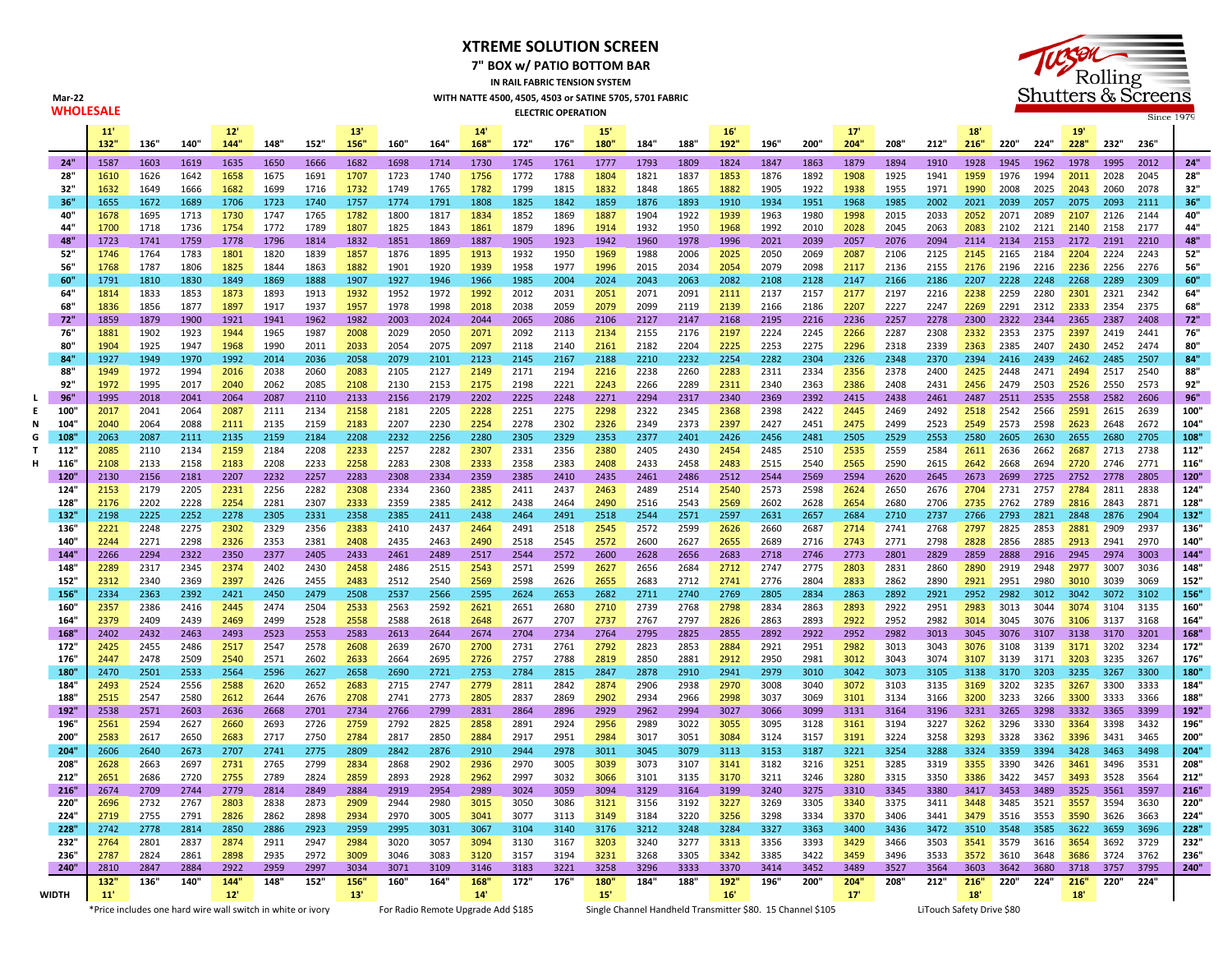## **XTREME SOLUTION SCREEN**

**7" BOX w/ PATIO BOTTOM BAR**

**IN RAIL FABRIC TENSION SYSTEM WITH NATTE 4500, 4505, 4503 or SATINE 5705, 5701 FABRIC ELECTRIC OPERATION**



|   |                                                             | $20^{\circ}$ |              |              | 21'          |              |              | 22'          |              |                                    | 23'          |              |              | 24'          |              |              | 25'                                                        |              |              | 26'          |              |                           | 27'          |              |              | 28'          |              |              |              |
|---|-------------------------------------------------------------|--------------|--------------|--------------|--------------|--------------|--------------|--------------|--------------|------------------------------------|--------------|--------------|--------------|--------------|--------------|--------------|------------------------------------------------------------|--------------|--------------|--------------|--------------|---------------------------|--------------|--------------|--------------|--------------|--------------|--------------|--------------|
|   |                                                             | 240"         | 244"         | 248"         | 252"         | 256"         | 260"         | 264"         | 268"         | 272"                               | 276"         | 280"         | 284"         | 288"         | 292"         | 296"         | 300"                                                       | 304"         | 308"         | 312"         | 316"         | 320"                      | 324"         | 328" 332"    |              | 336"         | 340"         | 344'         |              |
|   | 24"                                                         | 2029         | 2046         | 2062         | 2079         | 2096         | 2113         | 2129         | 2146         | 2163                               | 2180         | 2196         | 2213         | 2230         | 2247         | 2263         | 2280                                                       | 2297         | 2314         | 2331         | 2347         | 2364                      | 2381         | 2398         | 2414         | 2431         | 2448         | 2465         | 24"          |
|   | 28"                                                         | 2062         | 2079         | 2097         | 2114         | 2131         | 2148         | 2165         | 2182         | 2199                               | 2217         | 2234         | 2251         | 2268         | 2285         | 2302         | 2320                                                       | 2337         | 2354         | 2371         | 2388         | 2405                      | 2423         | 2440         | 2457         | 2474         | 2491         | 2508         | 28"          |
|   | 32"                                                         | 2096         | 2113         | 2131         | 2148         | 2166         | 2183         | 2201         | 2219         | 2236                               | 2254         | 2271         | 2289         | 2306         | 2324         | 2341         | 2359                                                       | 2377         | 2394         | 2412         | 2429         | 2447                      | 2464         | 2482         | 2500         | 2517         | 2535         | 2552         | 32"          |
|   | 36"                                                         | 2129         | 2147         | 2165         | 2183         | 2201         | 2219         | 2237         | 2255         | 2273                               | 2291         | 2309         | 2327         | 2345         | 2363         | 2380         | 2398                                                       | 2416         | 2434         | 2452         | 2470         | 2488                      | 2506         | 2524         | 2542         | 2560         | 2578         | 2596         | 36"          |
|   | 40"<br>44"                                                  | 2162         | 2181         | 2199         | 2218         | 2236         | 2254         | 2273         | 2291         | 2309                               | 2328         | 2346         | 2364         | 2383         | 2401         | 2420<br>2459 | 2438                                                       | 2456         | 2475<br>2515 | 2493         | 2511         | 2530                      | 2548         | 2566         | 2585         | 2603         | 2621         | 2640         | 40"<br>44"   |
|   | 48"                                                         | 2196<br>2229 | 2215<br>2248 | 2233<br>2268 | 2252<br>2287 | 2271<br>2306 | 2290<br>2325 | 2308<br>2344 | 2327<br>2363 | 2346<br>2383                       | 2365<br>2402 | 2383<br>2421 | 2402<br>2440 | 2421<br>2459 | 2440<br>2478 | 2498         | 2477<br>2517                                               | 2496<br>2536 | 2555         | 2534<br>2574 | 2552<br>2593 | 2571<br>2612              | 2590<br>2632 | 2609<br>2651 | 2627<br>2670 | 2646<br>2689 | 2665<br>2708 | 2684<br>2727 | 48"          |
|   | 52"                                                         | 2263         | 2282         | 2302         | 2321         | 2341         | 2361         | 2380         | 2400         | 2419                               | 2439         | 2458         | 2478         | 2497         | 2517         | 2537         | 2556                                                       | 2576         | 2595         | 2615         | 2634         | 2654                      | 2673         | 2693         | 2713         | 2732         | 2752         | 2771         | 52"          |
|   | 56"                                                         | 2296         | 2316         | 2336         | 2356         | 2376         | 2396         | 2416         | 2436         | 2456                               | 2476         | 2496         | 2516         | 2536         | 2556         | 2576         | 2596                                                       | 2615         | 2635         | 2655         | 2675         | 2695                      | 2715         | 2735         | 2755         | 2775         | 2795         | 2815         | 56"          |
|   | 60"                                                         | 2330         | 2350         | 2370         | 2391         | 2411         | 2431         | 2452         | 2472         | 2492                               | 2513         | 2533         | 2553         | 2574         | 2594         | 2615         | 2635                                                       | 2655         | 2676         | 2696         | 2716         | 2737                      | 2757         | 2777         | 2798         | 2818         | 2838         | 2859         | 60"          |
|   | 64"                                                         | 2363         | 2384         | 2404         | 2425         | 2446         | 2467         | 2488         | 2508         | 2529                               | 2550         | 2571         | 2591         | 2612         | 2633         | 2654         | 2674                                                       | 2695         | 2716         | 2737         | 2757         | 2778                      | 2799         | 2820         | 2840         | 2861         | 2882         | 2903         | 64"          |
|   | 68"                                                         | 2396         | 2418         | 2439         | 2460         | 2481         | 2502         | 2523         | 2544         | 2566                               | 2587         | 2608         | 2629         | 2650         | 2671         | 2693         | 2714                                                       | 2735         | 2756         | 2777         | 2798         | 2820                      | 2841         | 2862         | 2883         | 2904         | 2925         | 2946         | 68"          |
|   | 72"                                                         | 2430         | 2451         | 2473         | 2494         | 2516         | 2538         | 2559         | 2581         | 2602                               | 2624         | 2645         | 2667         | 2688         | 2710         | 2732         | 2753                                                       | 2775         | 2796         | 2818         | 2839         | 2861                      | 2882         | 2904         | 2926         | 2947         | 2969         | 2990         | 72"          |
|   | 76"                                                         | 2463         | 2485         | 2507         | 2529         | 2551         | 2573         | 2595         | 2617         | 2639                               | 2661         | 2683         | 2705         | 2727         | 2749         | 2771         | 2793                                                       | 2815         | 2836         | 2858         | 2880         | 2902                      | 2924         | 2946         | 2968         | 2990         | 3012         | 3034         | 76"          |
|   | 80"                                                         | 2497         | 2519         | 2541         | 2564         | 2586         | 2608         | 2631         | 2653         | 2675                               | 2698         | 2720         | 2743         | 2765         | 2787         | 2810         | 2832                                                       | 2854         | 2877         | 2899         | 2921         | 2944                      | 2966         | 2988         | 3011         | 3033         | 3056         | 3078         | 80"          |
|   | 84"                                                         | 2530         | 2553         | 2576         | 2598         | 2621         | 2644         | 2667         | 2689         | 2712                               | 2735         | 2758         | 2780         | 2803         | 2826         | 2849         | 2871                                                       | 2894         | 2917         | 2940         | 2962         | 2985                      | 3008         | 3031         | 3053         | 3076         | 3099         | 3122         | 84"          |
|   | 88"                                                         | 2563         | 2587         | 2610         | 2633         | 2656         | 2679         | 2702         | 2726         | 2749                               | 2772         | 2795         | 2818         | 2841         | 2864         | 2888         | 2911                                                       | 2934         | 2957         | 2980         | 3003         | 3027                      | 3050         | 3073         | 3096         | 3119         | 3142         | 3165         | 88"          |
|   | 92"                                                         | 2597         | 2620         | 2644         | 2668         | 2691         | 2715         | 2738         | 2762         | 2785                               | 2809         | 2832         | 2856         | 2880         | 2903         | 2927         | 2950                                                       | 2974         | 2997         | 3021         | 3044         | 3068                      | 3092         | 3115         | 3139         | 3162         | 3186         | 3209         | 92"          |
|   | 96"                                                         | 2630         | 2654         | 2678         | 2702         | 2726         | 2750         | 2774         | 2798         | 2822                               | 2846         | 2870         | 2894         | 2918         | 2942         | 2966         | 2990                                                       | 3014         | 3038         | 3061         | 3085         | 3109                      | 3133         | 3157 3181    |              | 3205         | 3229         | 3253         | 96"          |
| E | 100'                                                        | 2664         | 2688         | 2712         | 2737         | 2761         | 2786         | 2810         | 2834         | 2859                               | 2883         | 2907         | 2932         | 2956         | 2980         | 3005         | 3029                                                       | 3053         | 3078         | 3102         | 3126         | 3151                      | 3175         | 3199         | 3224         | 3248         | 3273         | 3297         | 100"         |
|   | 104                                                         | 2697         | 2722         | 2747         | 2771         | 2796         | 2821         | 2846         | 2870         | 2895                               | 2920         | 2945         | 2969         | 2994         | 3019         | 3044         | 3068                                                       | 3093         | 3118         | 3143         | 3167         | 3192                      | 3217         | 3242         | 3266         | 3291         | 3316         | 3341         | 104"         |
|   | 108                                                         | 2731         | 2756         | 2781         | 2806         | 2831         | 2856         | 2881         | 2907         | 2932                               | 2957         | 2982         | 3007         | 3032         | 3058         | 3083         | 3108                                                       | 3133         | 3158         | 3183         | 3208         | 3234                      | 3259         | 3284         | 3309         | 3334         | 3359         | 3384         | 108"         |
|   | 112                                                         | 2764         | 2790<br>2823 | 2815         | 2841         | 2866<br>2901 | 2892         | 2917         | 2943<br>2979 | 2968                               | 2994         | 3020<br>3057 | 3045         | 3071         | 3096<br>3135 | 3122<br>3161 | 3147                                                       | 3173<br>3213 | 3198<br>3239 | 3224         | 3249<br>3290 | 3275<br>3316              | 3301<br>3342 | 3326         | 3352         | 3377<br>3420 | 3403<br>3446 | 3428<br>3472 | 112"<br>116" |
|   | 116<br>120'                                                 | 2797<br>2831 | 2857         | 2849<br>2884 | 2875<br>2910 | 2936         | 2927<br>2963 | 2953<br>2989 | 3015         | 3005<br>3042                       | 3031<br>3068 | 3094         | 3083<br>3121 | 3109<br>3147 | 3173         | 3200         | 3187<br>3226                                               | 3252         | 3279         | 3264<br>3305 | 3331         | 3358                      | 3384         | 3368<br>3410 | 3394<br>3437 | 3463         | 3490         | 3516         | 120"         |
|   | 124                                                         | 2864         | 2891         | 2918         | 2945         | 2971         | 2998         | 3025         | 3052         | 3078                               | 3105         | 3132         | 3158         | 3185         | 3212         | 3239         | 3265                                                       | 3292         | 3319         | 3346         | 3372         | 3399                      | 3426         | 3453         | 3479         | 3506         | 3533         | 3560         | 124"         |
|   | 128                                                         | 2898         | 2925         | 2952         | 2979         | 3006         | 3033         | 3061         | 3088         | 3115                               | 3142         | 3169         | 3196         | 3223         | 3251         | 3278         | 3305                                                       | 3332         | 3359         | 3386         | 3413         | 3441                      | 3468         | 3495         | 3522         | 3549         | 3576         | 3603         | 128"         |
|   | 132                                                         | 2931         | 2959         | 2986         | 3014         | 3041         | 3069         | 3096         | 3124         | 3151                               | 3179         | 3207         | 3234         | 3262         | 3289         | 3317         | 3344                                                       | 3372         | 3399         | 3427         | 3454         | 3482                      | 3510         | 3537         | 3565         | 3592         | 3620         | 3647         | 132"         |
|   | 136'                                                        | 2965         | 2992         | 3020         | 3048         | 3076         | 3104         | 3132         | 3160         | 3188                               | 3216         | 3244         | 3272         | 3300         | 3328         | 3356         | 3384                                                       | 3412         | 3440         | 3468         | 3495         | 3523                      | 3551         | 3579         | 3607         | 3635         | 3663         | 3691         | 136"         |
|   | 140                                                         | 2998         | 3026         | 3055         | 3083         | 3111         | 3140         | 3168         | 3196         | 3225                               | 3253         | 3281         | 3310         | 3338         | 3366         | 3395         | 3423                                                       | 3451         | 3480         | 3508         | 3536         | 3565                      | 3593         | 3622         | 3650         | 3678         | 3707         | 3735         | 140"         |
|   | 144"                                                        | 3031         | 3060         | 3089         | 3118         | 3146         | 3175         | 3204         | 3233         | 3261                               | 3290         | 3319         | 3348         | 3376         | 3405         | 3434         | 3463                                                       | 3491         | 3520         | 3549         | 3577         | 3606                      | 3635         | 3664         | 3692         | 3721         | 3750         | 3779         | 144"         |
|   | 148"                                                        | 3065         | 3094         | 3123         | 3152         | 3181         | 3211         | 3240         | 3269         | 3298                               | 3327         | 3356         | 3385         | 3415         | 3444         | 3473         | 3502                                                       | 3531         | 3560         | 3589         | 3619         | 3648                      | 3677         | 3706         | 3735         | 3764         | 3793         | 3823         | 148"         |
|   | 152"                                                        | 3098         | 3128         | 3157         | 3187         | 3216         | 3246         | 3275         | 3305         | 3335                               | 3364         | 3394         | 3423         | 3453         | 3482         | 3512         | 3541                                                       | 3571         | 3600         | 3630         | 3660         | 3689                      | 3719         | 3748         | 3778         | 3807         | 3837         | 3866         | 152"         |
|   | 156"                                                        | 3132         | 3162         | 3192         | 3221         | 3251         | 3281         | 3311         | 3341         | 3371                               | 3401         | 3431         | 3461         | 3491         | 3521         | 3551         | 3581                                                       | 3611         | 3641         | 3671         | 3701         | 3730                      | 3760         | 3790         | 3820         | 3850         | 3880         | 3910         | 156"         |
|   | 160'                                                        | 3165         | 3195         | 3226         | 3256         | 3286         | 3317         | 3347         | 3377         | 3408                               | 3438         | 3468         | 3499         | 3529         | 3559         | 3590         | 3620                                                       | 3651         | 3681         | 3711         | 3742         | 3772                      | 3802         | 3833         | 3863         | 3893         | 3924         | 3954         | 160"         |
|   | 164"                                                        | 3198         | 3229         | 3260         | 3291         | 3321         | 3352         | 3383         | 3414         | 3444                               | 3475         | 3506         | 3537         | 3567         | 3598         | 3629         | 3660                                                       | 3690         | 3721         | 3752         | 3783         | 3813                      | 3844         | 3875         | 3905         | 3936         | 3967         | 3998         | 164"         |
|   | 168"                                                        | 3232         | 3263         | 3294         | 3325         | 3356         | 3388         | 3419         | 3450         | 3481                               | 3512         | 3543         | 3574         | 3606         | 3637         | 3668         | 3699                                                       | 3730         | 3761         | 3792         | 3824         | 3855                      | 3886         | 3917         | 3948         | 3979         | 4010         | 4042         | 168"         |
|   | 172"                                                        | 3265         | 3297         | 3328         | 3360         | 3391         | 3423         | 3455         | 3486         | 3518                               | 3549         | 3581         | 3612         | 3644         | 3675         | 3707         | 3738                                                       | 3770         | 3801         | 3833         | 3865         | 3896                      | 3928         | 3959         | 3991         | 4022         | 4054         | 4085         | 172"         |
|   | 176"                                                        | 3299         | 3331         | 3363         | 3395         | 3426         | 3458         | 3490         | 3522         | 3554                               | 3586         | 3618         | 3650         | 3682         | 3714         | 3746         | 3778                                                       | 3810         | 3842         | 3874         | 3906         | 3937                      | 3969         | 4001         | 4033         | 4065         | 4097         | 4129         | 176"         |
|   | 180<br>184"                                                 | 3332         | 3364<br>3398 | 3397<br>3431 | 3429         | 3462<br>3497 | 3494<br>3529 | 3526<br>3562 | 3559<br>3595 | 3591<br>3627                       | 3623<br>3660 | 3656<br>3693 | 3688<br>3726 | 3720<br>3758 | 3753<br>3791 | 3785<br>3824 | 3817                                                       | 3850<br>3889 | 3882<br>3922 | 3914         | 3947<br>3988 | 3979<br>4020              | 4011<br>4053 | 4044<br>4086 | 4076<br>4119 | 4108<br>4151 | 4141<br>4184 | 4173<br>4217 | 180"<br>184" |
|   | 188'                                                        | 3366<br>3399 | 3432         | 3465         | 3464<br>3498 | 3532         | 3565         | 3598         | 3631         | 3664                               | 3697         | 3730         | 3763         | 3797         | 3830         | 3863         | 3857<br>3896                                               | 3929         | 3962         | 3955<br>3995 | 4029         | 4062                      | 4095         | 4128         | 4161         | 4194         | 4227         | 4261         | 188"         |
|   | 192                                                         | 3432         | 3466         | 3499         | 3533         | 3567         | 3600         | 3634         | 3667         | 3701                               | 3734         | 3768         | 3801         | 3835         | 3868         | 3902         | 3935                                                       | 3969         | 4003         | 4036         | 4070         | 4103                      | 4137         | 4170         | 4204         | 4237         | 4271         | 4304         | 192"         |
|   | 196'                                                        | 3466         | 3500         | 3534         | 3568         | 3602         | 3636         | 3669         | 3703         | 3737                               | 3771         | 3805         | 3839         | 3873         | 3907         | 3941         | 3975                                                       | 4009         | 4043         | 4077         | 4111         | 4145                      | 4178         | 4212         | 4246         | 4280         | 4314         | 4348         | 196"         |
|   | 200'                                                        | 3499         | 3534         | 3568         | 3602         | 3637         | 3671         | 3705         | 3740         | 3774                               | 3808         | 3843         | 3877         | 3911         | 3946         | 3980         | 4014                                                       | 4049         | 4083         | 4117         | 4152         | 4186                      | 4220         | 4255         | 4289         | 4323         | 4358         | 4392         | 200"         |
|   | 204"                                                        | 3533         | 3567         | 3602         | 3637         | 3672         | 3706         | 3741         | 3776         | 3811                               | 3845         | 3880         | 3915         | 3949         | 3984         | 4019         | 4054                                                       | 4088         | 4123         | 4158         | 4193         | 4227                      | 4262         | 4297         | 4332         | 4366         | 4401         | 4436         | 204"         |
|   | 208"                                                        | 3566         | 3601         | 3636         | 3671         | 3707         | 3742         | 3777         | 3812         | 3847                               | 3882         | 3917         | 3953         | 3988         | 4023         | 4058         | 4093                                                       | 4128         | 4163         | 4198         | 4234         | 4269                      | 4304         | 4339         | 4374         | 4409         | 4444         | 4480         | 208"         |
|   | 212"                                                        | 3600         | 3635         | 3671         | 3706         | 3742         | 3777         | 3813         | 3848         | 3884                               | 3919         | 3955         | 3990         | 4026         | 4061         | 4097         | 4132                                                       | 4168         | 4204         | 4239         | 4275         | 4310                      | 4346         | 4381         | 4417         | 4452         | 4488         | 4523         | 212"         |
|   | 216"                                                        | 3633         | 3669         | 3705         | 3741         | 3777         | 3813         | 3849         | 3884         | 3920                               | 3956         | 3992         | 4028         | 4064         | 4100         | 4136         | 4172                                                       | 4208         | 4244         | 4280         | 4316         | 4352                      | 4387         | 4423         | 4459         | 4495         | 4531         | 4567         | 216"         |
|   | 220"                                                        | 3666         | 3703         | 3739         | 3775         | 3812         | 3848         | 3884         | 3921         | 3957                               | 3993         | 4030         | 4066         | 4102         | 4139         | 4175         | 4211                                                       | 4248         | 4284         | 4320         | 4357         | 4393                      | 4429         | 4466         | 4502         | 4538         | 4575         | 4611         | 220"         |
|   | 224"                                                        | 3700         | 3737         | 3773         | 3810         | 3847         | 3883         | 3920         | 3957         | 3994                               | 4030         | 4067         | 4104         | 4141         | 4177         | 4214         | 4251                                                       | 4287         | 4324         | 4361         | 4398         | 4434                      | 4471         | 4508         | 4545         | 4581         | 4618         | 4655         | 224"         |
|   | 228"                                                        | 3733         | 3770         | 3807         | 3845         | 3882         | 3919         | 3956         | 3993         | 4030                               | 4067         | 4104         | 4142         | 4179         | 4216         | 4253         | 4290                                                       | 4327         | 4364         | 4402         | 4439         | 4476                      | 4513         | 4550         | 4587         | 4624         | 4661         | 4699         | 228"         |
|   | 232"                                                        | 3767         | 3804         | 3842         | 3879         | 3917         | 3954         | 3992         | 4029         | 4067                               | 4104         | 4142         | 4179         | 4217         | 4254         | 4292         | 4330                                                       | 4367         | 4405         | 4442         | 4480         | 4517                      | 4555         | 4592         | 4630         | 4667         | 4705         | 4742         | 232"         |
|   | 236'                                                        | 3800         | 3838         | 3876         | 3914         | 3952         | 3990         | 4028         | 4066         | 4103                               | 4141         | 4179         | 4217         | 4255         | 4293         | 4331         | 4369                                                       | 4407         | 4445         | 4483         | 4521         | 4559                      | 4597         | 4634         | 4672         | 4710         | 4748         | 4786         | 236"         |
|   | 240"                                                        | 3833         | 3872         | 3910         | 3948         | 3987         | 4025         | 4063         | 4102         | 4140                               | 4178         | 4217         | 4255         | 4293         | 4332         | 4370         | 4408                                                       | 4447         | 4485         | 4523         | 4562         | 4600                      | 4638         | 4677         | 4715         | 4753         | 4792         | 4830         | 240"         |
|   |                                                             | 240<br>20'   | 244"         | 248"         | 252'<br>21'  | 256          | 260'         | 264'<br>22"  | 268"         | 272"                               | 276"<br>23'  | 280"         | 284"         | 288<br>24'   | 292"         | 296'         | 300"<br>25'                                                | 304'         | 308"         | 312"<br>26'  | 316"         | 320"                      | 324"<br>27'  | 328"         | 332"         | 336"<br>28'  | 340"         | 344          |              |
|   | <b>WIDTH</b>                                                |              |              |              |              |              |              |              |              |                                    |              |              |              |              |              |              |                                                            |              |              |              |              |                           |              |              |              |              |              |              |              |
|   | *Price includes one hard wire wall switch in white or ivory |              |              |              |              |              |              |              |              | For Radio Remote Upgrade Add \$185 |              |              |              |              |              |              | Single Channel Handheld Transmitter \$80. 15 Channel \$105 |              |              |              |              | LiTouch Safety Drive \$80 |              |              |              |              |              |              |              |

**Mar-22**

**WHOLESALE**